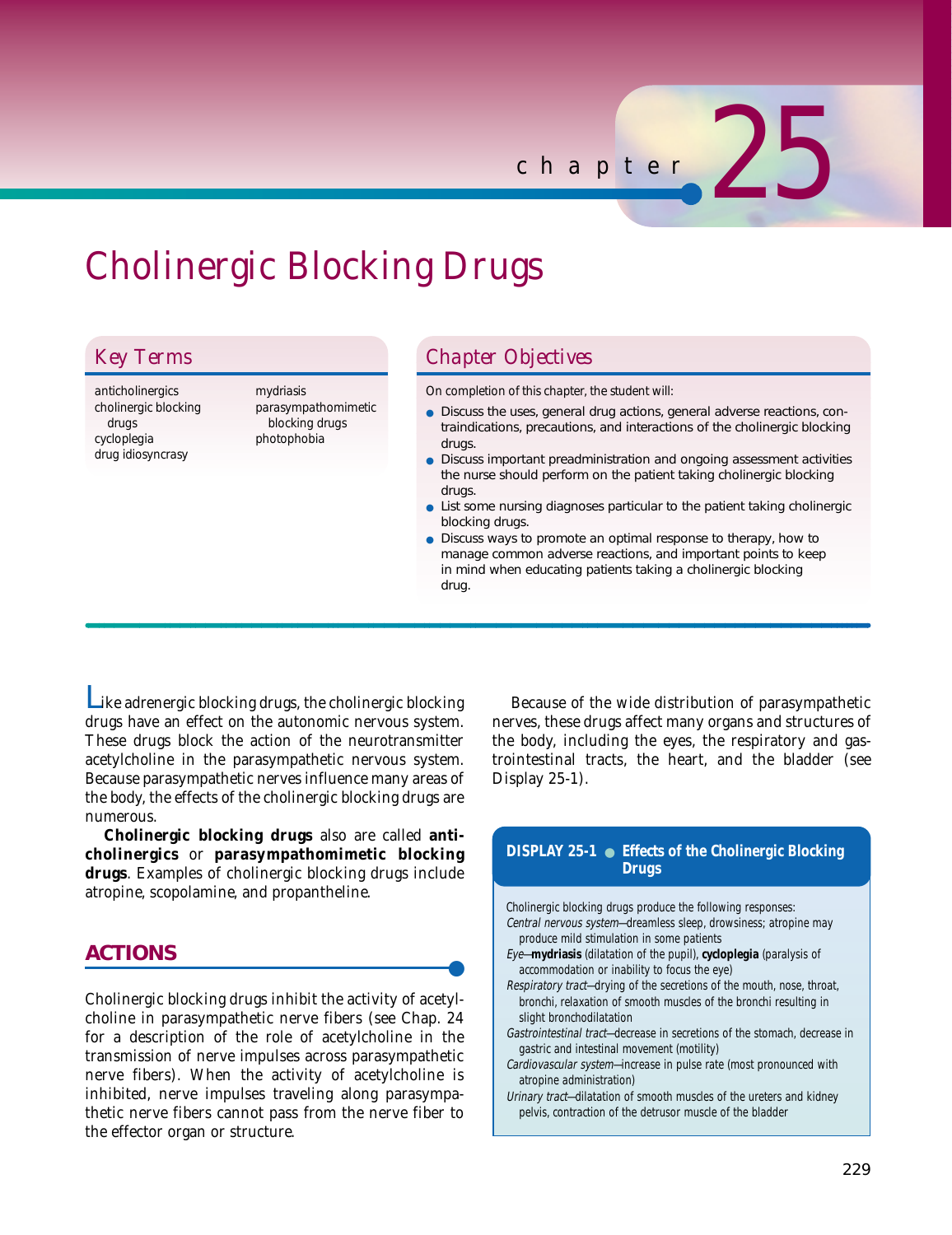However, responses to administration of a cholinergic blocking drug vary and often depend on the drug and the dose used. For example, scopolamine may occasionally cause excitement, delirium, and restlessness. This reaction is thought to be a **drug idiosyncrasy** (an unexpected or unusual drug effect).

# **USES** ●

Because of their widespread effect on many organs and structures of the body, cholinergic blocking drugs have a variety of uses. Some of the uses of atropine include treatment of pylorospasm, peptic ulcer, ureteral and biliary colic, vagal-induced bradycardia, parkinsonism, and preoperatively to reduce secretions of the upper respiratory tract before the administration of a general anesthetic. Other cholinergic blocking drugs have a more selective action, that is, they affect principally one structure of the body. An example of this type of drug is clidinium bromide (Quarzan), which is used only in the treatment of peptic ulcer. The Summary Drug Table: Cholinergic Blocking Drugs lists the uses of specific cholinergic blocking drugs.

## **ADVERSE REACTIONS**

Dryness of the mouth with difficulty in swallowing, blurred vision, and **photophobia** (aversion to bright light) are commonly seen with the administration of a cholinergic blocking drug. The severity of many adverse reactions is often dose dependent, that is, the larger the dose, the more intense the adverse reaction. Even in normal doses, some degree of dryness of the mouth almost always occurs.

Constipation, caused by a decrease in intestinal motility, may occur in those taking one of these drugs on a regular basis. Drowsiness may occur with the use of these drugs, but at times this adverse reaction is desirable. For example, when atropine is used preoperatively to reduce the production of secretions in the respiratory tract, drowsiness is part of the desired response.

#### ❄**Gerontologic Alert**

*When the nurse gives these drugs to elderly patients, confusion or excitement may be seen even with small doses.* 

The nurse should observe patients receiving a cholinergic blocking drug during the hot summer months for signs of heat prostration (fever, tachycardia, flushing, warm dry skin, mental confusion) because these drugs decrease sweating.

Other adverse reactions that may be seen with the administration of a cholinergic blocking drug include:

- *Central nervous system*—headache, flushing, nervousness, drowsiness, weakness, insomnia, nasal congestion, fever
- *Eyes*—blurred vision, mydriasis, photophobia, cycloplegia, increased ocular tension
- *Gastrointestinal tract*—nausea, vomiting, difficulty in swallowing, heartburn
- *Urinary tract*—urinary hesitancy and retention, dysuria
- *Cardiovascular system*—palpitations, bradycardia (after low doses of atropine), tachycardia (after higher doses of atropine)
- *Other*—urticaria, anaphylactic shock, other skin manifestations

# **CONTRAINDICATIONS** ●

Cholinergic blocking drugs are contraindicated in those with glaucoma because use of these drugs may lead to an attack of acute glaucoma. Unfortunately, glaucoma in its early stages may have few, if any, symptoms, and the individual may be unaware of this disorder until he or she has an eye examination. The lack of symptoms of early glaucoma combined with individuals failing to read drug labels can have serious consequences.

Other contraindications for the anticholinergics include tachyarrhythmias, myocardial infarction, and congestive heart failure (unless bradycardia is present).

### **PRECAUTIONS**

Administration of these drugs can result in urinary retention. The nurse should give these drugs with great caution to patients with an enlarged prostate because urinary retention may occur. This caution applies to some over-the-counter preparations available for the relief of allergy and cold symptoms and as aids to induce sleep. Some of these products contain atropine, scopolamine, or other cholinergic blocking drugs. Although this warning is printed on the container or package, many users fail to carefully read drug labels.

The nurse should use these drugs with caution in patients with gastrointestinal infections, benign prostatic hypertrophy, hyperthyroidism, hepatic or renal disease, and hypertension. The nurse should use atropine with caution in patients with asthma. The anticholinergic drugs are classified as Pregnancy Category C drugs and are used only when the benefit to the woman outweighs the risk to the fetus.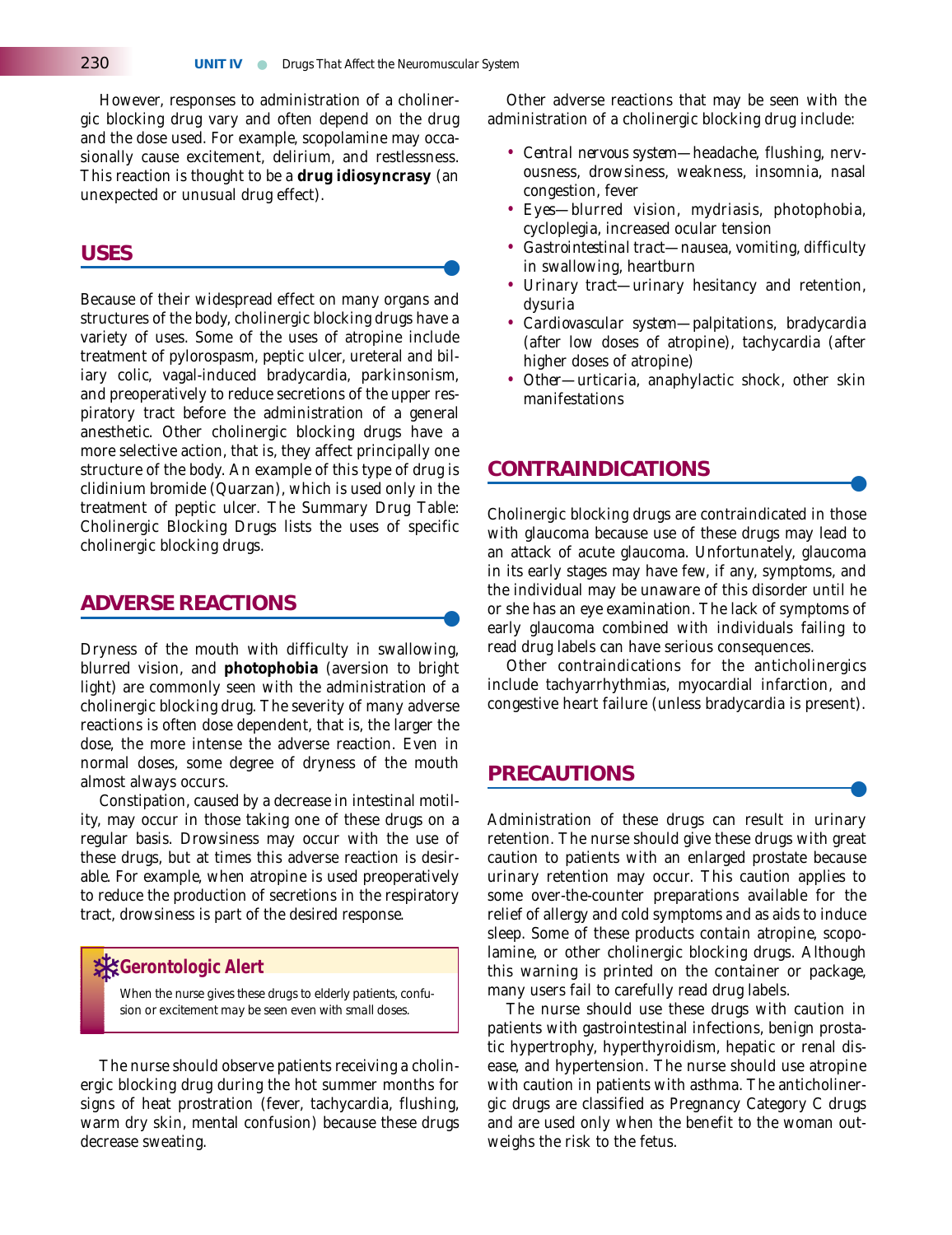| <b>GENERIC NAME</b>                                   | <b>TRADE NAME*</b>              | <b>USES</b>                                                                                                                                                                                                                                                                                                                          | <b>ADVERSE REACTIONS</b>                                                                                                      | <b>DOSAGE RANGES</b>                                                                                                                                 |
|-------------------------------------------------------|---------------------------------|--------------------------------------------------------------------------------------------------------------------------------------------------------------------------------------------------------------------------------------------------------------------------------------------------------------------------------------|-------------------------------------------------------------------------------------------------------------------------------|------------------------------------------------------------------------------------------------------------------------------------------------------|
| atropine<br>a'-troe-peen                              | generic                         | Pylorospasm, reduction<br>of bronchial and oral<br>secretions, excessive<br>vagal-induced<br>bradycardia, ureteral<br>and biliary colic                                                                                                                                                                                              | Drowsiness, blurred vision,<br>tachycardia, dry mouth,<br>urinary hesitancy                                                   | 0.4-0.6 mg PO IM, SC, IV                                                                                                                             |
| belladonna<br>alkaloids<br>bel'-ah-dohn-a             | generic                         | Adjunctive therapy for<br>peptic ulcer, digestive<br>disorders, diverticulitis,<br>pancreatitis, diarrhea                                                                                                                                                                                                                            | Drowsiness, blurred vision,<br>tachycardia, dry mouth,<br>urinary hesitancy                                                   | $0.25 - 0.5$ mg PO TID                                                                                                                               |
| clidinium bromide<br>klih'-dih-nee-uhm                | Quarzan                         | Adjunctive therapy for<br>peptic ulcer                                                                                                                                                                                                                                                                                               | Drowsiness, blurred vision,<br>tachycardia, dry mouth,<br>urinary hesitancy                                                   | 2.5-5 mg PO 3-4 times/d                                                                                                                              |
| dicyclomine HCI<br>dye-sye'-kloe-meen                 | Bentyl,<br>Di-Spasz,<br>generic | <b>Functional bowel/</b><br><i>irritable</i> bowel<br>syndrome                                                                                                                                                                                                                                                                       | Drowsiness, blurred vision,<br>tachycardia, dry mouth,<br>urinary hesitancy                                                   | 80-160 mg PO QID                                                                                                                                     |
| flavoxate<br>fla-vox'-ate                             | <b>Urispas</b>                  | Relieves dysuria, urgency,<br>frequency, and pain of<br>cystitis and prostatitis                                                                                                                                                                                                                                                     | Nausea, vomiting, dry mouth,<br>nervousness, vertigo,<br>headache, drowsiness,<br>blurred vision                              | 100-200 mg PO<br>$3-4$ times/d                                                                                                                       |
| qlycopyrrolate<br>glye-koe-pye'-roe-<br>late          | Robinul                         | Oral: peptic ulcer<br>Parenteral: in<br>conjunction with<br>anesthesia to reduce<br>bronchial and oral<br>secretions, to block<br>cardiac vagal inhibitory<br>reflexes during induction<br>of anesthesia and<br>intubation; protection<br>against the peripheral<br>muscarinic effects of<br>cholinergic agents<br>(eg, neostigmine) | Blurred vision, dry mouth,<br>altered taste perception,<br>nausea, vomiting,<br>dysphagia, urinary<br>hesitancy and retention | PO: 1-2 mg BID, TID<br>Parenteral: peptic ulcer,<br>$0.1 - 0.2$ mg IM,<br>IV TID, QID; preanesthesia,<br>0.002 mg/lb IM<br>Intraoperative: 0.1 mg IV |
| I-hyoscyamine<br>sulfate<br>high-oh-sigh'-ah-<br>meen | Anaspaz,<br>Donnamar,<br>Levbid | Aids in control of gastric<br>secretions, visceral<br>spasm, hypermotility<br>in spastic colitis, spastic<br>bladder, pylorospasm,<br>relief of symptoms in<br>functional intestinal<br>disorders, biliary and<br>renal colic, peptic ulcer,<br>irritable bowel syndrome,<br>neurogenic colon,<br>pancreatitis                       | Drowsiness, blurred vision,<br>tachycardia, dry mouth,<br>urinary hesitancy                                                   | 0.125-0.25 mg PO or<br>sublingually 3 or 4<br>times/d; 0.375-0.75 mg<br>sustained-release form<br>q12h; 0.25-0.5 mg SC,<br>IM, or IV 2-4 times/d     |
| mepenzolate<br>bromide<br>meh-pen'-zoe-late           | Cantil                          | <b>Adjunctive treatment</b><br>of peptic ulcer                                                                                                                                                                                                                                                                                       | Drowsiness, blurred vision,<br>tachycardia, dry mouth,<br>urinary hesitancy                                                   | 25-50 mg PO TID-QID<br>with meals and at<br>bedtime                                                                                                  |
| methantheline<br>bromide<br>mehth-an'-the-leen        | <b>Banthine</b>                 | Adjunctive treatment for<br>peptic ulcer, hypertonic<br>neurogenic bladder                                                                                                                                                                                                                                                           | Drowsiness, blurred vision,<br>tachycardia, dry mouth,<br>urinary hesitancy                                                   | 50-100 mg PO q6h                                                                                                                                     |
| methscopolamine<br>mehth-scoe-pol'-a-<br>meen         | Pamine                          | Adjunctive therapy for<br>peptic ulcer                                                                                                                                                                                                                                                                                               | Drowsiness, blurred vision,<br>tachycardia, dry mouth,<br>urinary hesitancy                                                   | 2.5 mg 30 minutes AC<br>and 2.5-5 mg HS PO                                                                                                           |
| propantheline<br>bromide<br>proe-pan'-the-leen        | Pro-Banthine,<br>generic        | Adjunctive therapy for<br>peptic ulcer                                                                                                                                                                                                                                                                                               | Dry mouth, constipation,<br>hesitancy, urinary retention,<br>blurred vision                                                   | 15 mg PO 30 minutes<br>AC and HS                                                                                                                     |
|                                                       |                                 |                                                                                                                                                                                                                                                                                                                                      |                                                                                                                               | (continued)                                                                                                                                          |

# **SUMMARY DRUG TABLE CHOLINERGIC BLOCKING DRUGS**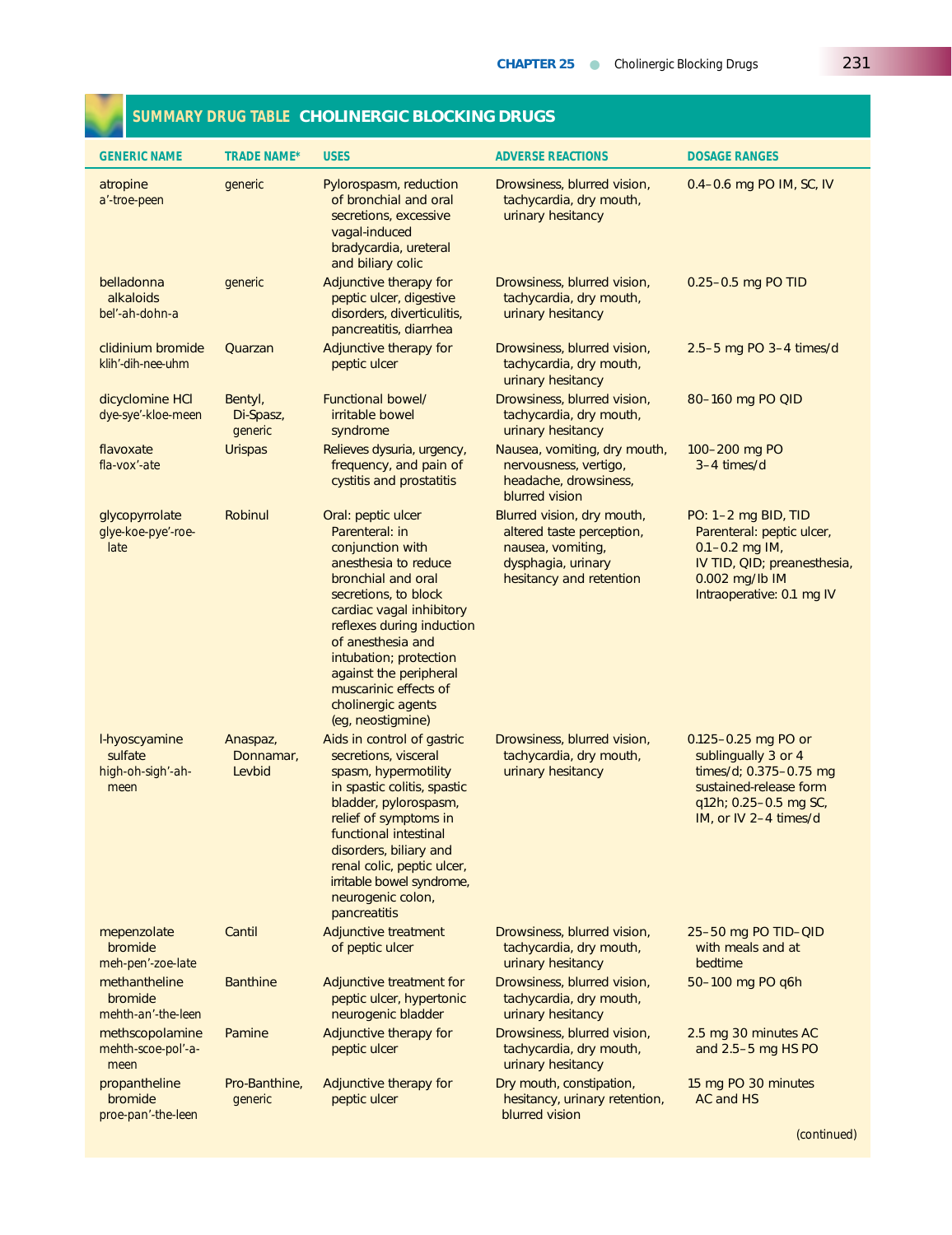| <b>GENERIC NAME</b>                             | <b>TRADE NAME*</b> | <b>USES</b>                                                                 | <b>ADVERSE REACTIONS</b>                                                                                                              | <b>DOSAGE RANGES</b>                                                                                                             |
|-------------------------------------------------|--------------------|-----------------------------------------------------------------------------|---------------------------------------------------------------------------------------------------------------------------------------|----------------------------------------------------------------------------------------------------------------------------------|
| scopolamine<br>hydrobromide<br>scoe-pol'-a-meen | generic            | Preanesthetic sedation,<br>motion sickness                                  | Confusion, dry mouth,<br>constipation, hesitancy,<br>urinary retention,<br>blurred vision                                             | $0.32 - 0.65$ mg IM, SQ, IV,<br>and diluted with sterile<br>water for injections;<br>apply 1 patch 4h before<br>travel every 3 d |
| tridihexethyl<br>chloride<br>trye-hex-eth'-el   | <b>Pathilon</b>    | <b>Adjunctive therapy</b><br>for peptic ulcers                              | Drowsiness, blurred vision,<br>tachycardia, dry mouth,<br>urinary hesitancy                                                           | 25-50 mg PO 3 or<br>4 times/d AC and HS                                                                                          |
| trihexphenidyl<br>trye-hex-ee-fen'-i-<br>dill   | Artane             | Parkinsonism.<br>extrapyramidal effects<br>caused by antipsychotic<br>drugs | Disorientation, confusion,<br>light-headedness, dizziness,<br>blurred vision, mydriasis,<br>dry mouth, urinary<br>retention, flushing | $1-2$ mg/d; increase by<br>2 mg q3-5d, to a total<br>of 6-10 mg/d; divide<br>dose into 3-4 times/d                               |
|                                                 |                    |                                                                             |                                                                                                                                       |                                                                                                                                  |

#### **SUMMARY DRUG TABLE CHOLINERGIC BLOCKING DRUGS (***Continued***)**

\*The term *generic* indicates the drug is available in generic form.

# **INTERACTIONS**

Administration of atropine with meperidine (Demerol), flurazepam (Dalmane), diphenhydramine (Benadryl), phenothiazines, and the tricyclic antidepressants may increase the effects of atropine. There is a decreased effectiveness of haloperidol when administered with the anticholinergic drugs.

● **The Patient Receiving a Cholinergic Blocking Drug**

#### **ASSESSMENT**

#### *Preadministration Assessment*

Before administering a cholinergic blocking drug to a patient for the first time, the nurse obtains a thorough health history as well as a history of the signs and symptoms of the current disorder. The focus of the initial physical assessment depends on the reason for administering the drug. In most instances, the nurse obtains the blood pressure, pulse, and respiratory rate. The nurse also may include additional assessments, such as checking the stool of the patient who has a peptic ulcer for color and signs of occult blood, determining visual acuity in the patient with glaucoma, or looking for signs of dehydration and weighing the patient if prolonged diarrhea is one of the patient's symptoms.

#### *Ongoing Assessment*

When administering a cholinergic blocking drug, the daily ongoing assessment requires that the nurse closely observes the patient. The nurse checks vital signs,

observes for adverse drug reactions, and evaluates the symptoms and complaints related to the patient's diagnosis. For example, the nurse questions the patient with a peptic ulcer regarding current symptoms, then makes a comparison of these symptoms to the symptoms present before the start of therapy. The nurse reports any increase in the severity of symptoms to the primary health care provider immediately.

#### **NURSING DIAGNOSES**

Drug-specific nursing diagnoses are highlighted in the Nursing Diagnoses Checklist. Other nursing diagnoses applicable to these drugs are discussed in depth in Chapter 4.

#### **PLANNING**

The expected outcomes for the patient depends on the reason for administration of a cholinergic blocking drug but may include an optimal response to therapy, management of common adverse drug reactions, maintenance of oral mucous membrane integrity, and an understanding of and compliance with the prescribed therapeutic regimen.

#### **Nursing Diagnoses Checklist**

- ✓ **Disturbed Sensory Perception: Visual** related to adverse drug reaction
- ✓ **Impaired Oral Mucous Membranes** related to drug action on mucous membranes
- ✓ **Risk for Injury** related to effect of drug
- **✓ Constipation** related to slowing of peristalsis in the gastrointestinal tract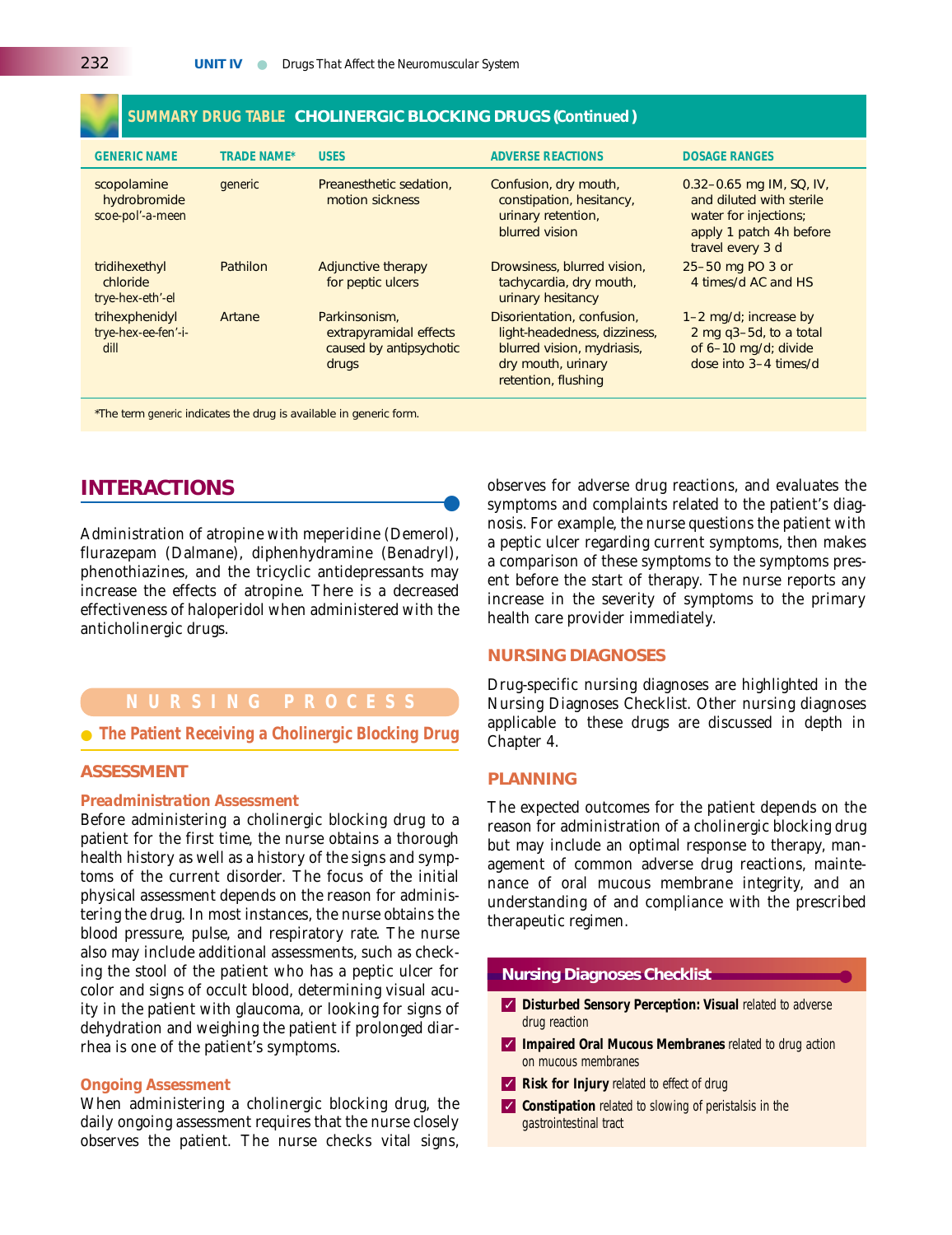#### **IMPLEMENTATION**

#### *Promoting an Optimal Response to Therapy*

THE PATIENT WITH HEART BLOCK. The patient receiving atropine for third-degree heart block is placed on a cardiac monitor during and after administration of the drug. The nurse watches the monitor for a change in pulse rate or rhythm. Tachycardia, other cardiac arrhythmias, or failure of the drug to increase the heart rate must be reported to the primary health care provider immediately because other drugs or medical management may be necessary.

#### THE PATIENT RECEIVING A PREOPERATIVE DRUG. If a

cholinergic blocking drug is administered preoperatively, the nurse instructs the patient to void before the drug is given. The nurse informs the patient that his or her mouth will become extremely dry, that this is normal, and that fluid is not to be taken. The side rails of the bed are raised, and the patient is instructed to remain in bed after administration of the preoperative drug.

#### ❊**Nursing Alert**

*The nurse must administer the preoperative drug at the exact time prescribed because the cholinergic blocking drug must be allowed to produce the greatest effect (ie, the drying of upper respiratory and oral secretions) before the administration of a general anesthetic. The anesthesiologist must be notified if the preoperative drug is given late.* 

#### ❄**Gerontologic Alert**

*Cholinergic blocking drugs are usually not included in the preoperative drugs of patients older than 60 years because of the effects of these drugs on the eye and the central nervous system.* 

#### *Monitoring and Managing Adverse Reactions*

Because this group of drugs may have widespread effects, the nurse must closely observe all patients for the appearance of adverse drug reactions. In hot weather, sweating may decrease and may be followed by heat prostration. The nurse observes the patient at frequent intervals for signs of heat prostration (see Adverse Reactions), especially if the patient is elderly or debilitated. The nurse withholds the next dose of the drug and contacts the primary health care provider immediately if heat prostration is suspected. The nurse observes the elderly patient receiving a cholinergic blocking drug at frequent intervals for excitement, agitation, mental confusion, drowsiness, urinary retention, or other adverse effects. If any of these should occur, it is important to withhold the next dose of the drug and contact the primary health care provider. The nurse ensures patient safety until these adverse reactions disappear.

### ❄**Gerontologic Alert**

*The nurse observes the elderly patient receiving a cholinergic blocking drug at frequent intervals for excitement, agitation, mental confusion, drowsiness, urinary retention, or other adverse effects. If any of these should occur, it is important to withhold the next dose of the drug and contact the primary health care provider. The nurse ensures patient safety until these adverse reactions disappear.* 

MANAGING ALTERATION IN VISUAL ACUITY. Blurred vision and photophobia are commonly seen with the administration of a cholinergic blocking drug. The severity of this adverse reaction is often dose dependent, that is, the larger the dose, the more intense the adverse reaction. The nurse monitors the patient for any disturbance in vision. The patient may need assistance when ambulating. If photophobia is a problem, the patient may need to wear shaded glasses when going outside, even on cloudy days. The rooms are kept dimly lit and curtains or blinds closed to eliminate bright sunlight in the room.

#### ❄**Gerontologic Alert**

*For elderly patients, as well as those experiencing visual difficulties, the nurse places against the walls any items of furniture (eg, footstools, chairs, stands) that obstruct ambulatory areas. Throw rugs should be removed.* 

#### MANAGING IMPAIRED ORAL MUCOUS MEMBRANES.

When taking these drugs on a daily basis, mouth dryness may be severe and extremely uncomfortable in some patients. The patient may have moderate to extreme difficulty swallowing oral drugs and food. The nurse encourages the patient to take a few sips of water before and while taking an oral drug and to sip water at intervals during meals. If allowed, hard candy slowly dissolved in the mouth and frequent sips of water during the day may help relieve persistent oral dryness. The nurse checks the oral cavity daily for soreness or ulcerations.

MINIMIZING RISK FOR INJURY. These drugs may cause drowsiness, dizziness, and blurred vision. Patients (especially the elderly) may require assistance with ambulation.

For elderly patients, as well as those experiencing visual difficulties, the nurse places items of furniture (eg, footstools, chairs, stands) that obstruct ambulatory areas against the wall.

Those with photophobia may be more comfortable in a semi-darkened room, especially on sunny days. It is a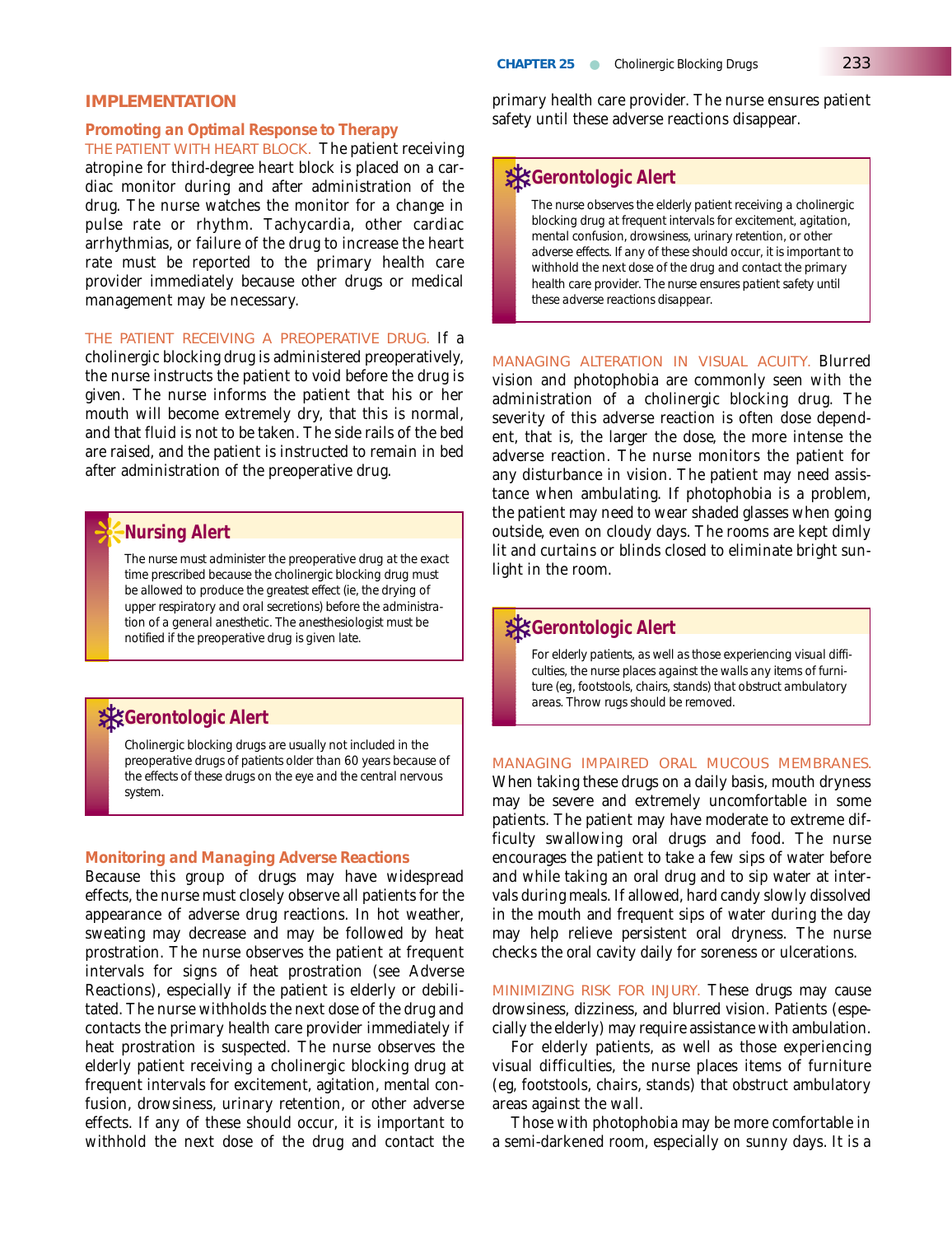

good idea to use overhead lights as little as possible. Mydriasis and cycloplegia, if they occur, may interfere with reading, watching television, and similar activities. If these drug effects upset the patient, the nurse discusses the problem with the primary health care provider. At times, these visual impairments will have to be tolerated because drug therapy cannot be changed or discontinued. The nurse attempts to find other forms of diversional therapy, such as interaction with other patients or listening to the radio.

MANAGING CONSTIPATION. Constipation caused by decreased gastric motility can be a problem with cholinergic drugs. The nurse urges the patient to increase fluid intake up to 2000 mL daily (if health conditions permit), eat a diet high in fiber, and obtain adequate exercise. The primary health care provider may prescribe a stool softener, if necessary, to prevent constipation.

#### *Educating the Patient and Family*

A cholinergic blocking drug may be prescribed for a prolonged period. Some patients may discontinue drug use, especially if their original symptoms have been relieved. The nurse must make sure that the patient and family understand the prescribed drug is to be taken even though symptoms have been relieved.

When a cholinergic blocking drug is prescribed for outpatient use, the nurse informs the patient about the more common adverse reactions associated with these drugs, such as dry mouth, drowsiness, dizziness, and visual impairments. The nurse warns the patient that if drowsiness, dizziness, or blurred vision occurs, caution must be observed while driving or performing other tasks requiring alertness and good vision.

Some of the adverse reactions associated with the cholinergic blocking drugs may be uncomfortable or distressing. The nurse encourages the patient to discuss these problems with the primary health care provider. The nurse makes suggestions to lessen the intensity of some of these adverse reactions.

The following is a list of adverse reactions that can be included in the teaching plan, along with the measures that may lessen their intensity or allow the patient to perform tasks at times when these adverse reactions are least likely to occur.

- Photophobia—Wear sunglasses when outside, even on cloudy days, keep rooms dimly lit, and close curtains or blinds to eliminate bright sunlight in the room; soft indirect lighting is usually more comfortable. Schedule outdoor activities (when necessary) before the first dose of the drug is taken, such as early in the morning.
- Dry mouth—Take frequent sips of cool water during the day, before taking the drug orally, and during meals. In addition, if allowed, chew gum or dissolve hard candy in the mouth (see Home Care Checklist: Combating Dry Mouth).
- Constipation—It is a good idea to drink plenty of fluids during the day, exercise if approved by the primary health care provider, and eat foods high in fiber.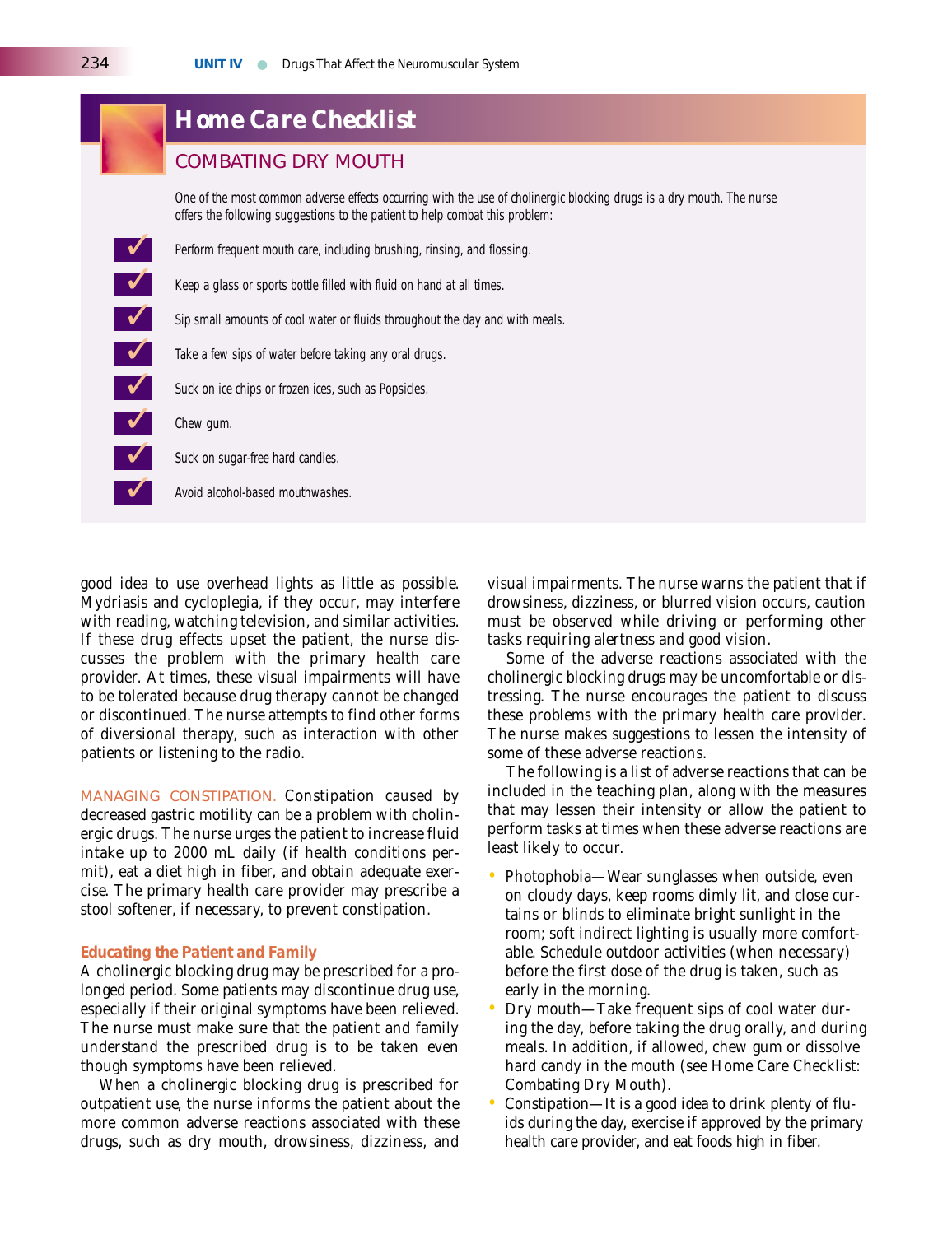- Heat prostration—Avoid going outside on hot, sunny days; use fans to cool the body if the day is extremely warm; sponge the skin with cool water if other cooling measures are not available; and wear loose-fitting clothes in warm weather.
- Drowsiness—Schedule tasks requiring alertness during times when drowsiness does not occur, such as early in the morning before the first dose of the drug is taken.

# ❄**Gerontologic Alert**

*The nurse advises the family of an elderly patient of possible visual and mental impairments (blurred vision, confusion, agitation) that may occur during therapy with these drugs. Objects or situations that may cause falls, such as throw rugs, footstools, and wet or newly waxed floors, are removed or avoided whenever possible. The nurse alerts the family to the dangers of heat prostration and explains the steps to take to avoid this problem. The patient must be closely observed during the first few days of therapy, and the primary health care provider is notified if mental changes occur.*

EDUCATING THE PATIENT RECEIVING A PREOPERATIVE

DRUG. When one of these drugs is administered preoperatively, the nurse gives the patient an explanation of the preoperative drug, that is, why the drug is being given, when the drug will be given, and when he or she is going to surgery. Sufficient time is allowed for the patient to void before the preoperative drug is administered. The nurse informs the patient and family members present at this time that drowsiness and extreme dryness of the mouth and nose will occur about 20 to 30 minutes after the drug is given. The importance of remaining in bed with the side rails raised after the drug is administered is stressed.

EDUCATING THE PATIENT WITH A PEPTIC ULCER. The nurse gives the patient with a peptic ulcer a full explanation of the treatment regimen, which may include drugs and a special diet. The patient is instructed to take the drug exactly as prescribed by the primary health care provider (eg, 30 minutes before meals or between meals) to obtain the desired results. The nurse discusses the importance of diet in the treatment of peptic ulcer and gives a full explanation of the special diet (when ordered).

#### **EVALUATION**

- The therapeutic effect is achieved.
- Adverse reactions are identified, reported to the primary health care provider, and managed successfully through appropriate nursing interventions.
- Oral mucous membranes appear normal.
- The patient complies with the prescribed drug regimen.
- No evidence of injury is seen.
- The patient and family demonstrate an understanding of the drug regimen.
- The patient verbalizes the importance of complying with the prescribed therapeutic regimen.

## ● *Critical Thinking Exercises*

- **1.** *Mr. Anthony is prescribed a cholinergic blocking drug for the treatment of peptic ulcer. In planning patient teaching for Mr. Anthony before dismissal from the hospital, determine what information must be included to prevent complications of therapy.*
- **2.** *A nurse assistant asks you what is the purpose of preoperative drugs and why patients cannot get out of bed after receiving a preoperative drug. Describe how you would explain this to the nurse assistant.*
- **3.** *Mr. Salinas is prescribed a cholinergic blocking drug for a gastric ulcer. You note in the admission interview that he states that he has a history of enlarged prostate. Discuss how Mr. Salinas' history of enlarged prostate relates to the drug therapy for a gastric ulcer.*
- **4.** *Develop a teaching plan for Ms. Likens, age 54 years, who will be taking glycopyrrolate (Robinul) for a peptic ulcer. Ms. Likens is alert, well oriented, and teaches school at a local high school.*

#### ● *Review Questions*

- **1.** A patient taking clidinium for a peptic ulcer complains of dry mouth. The nurse should .
	- **A.** consider this to be unusual and contact the primary care provider
	- **B.** encourage the patient to take frequent sips of water
	- **C.** give the patient salt-water mouth rinses
	- **D.** ignore this reaction because it is only temporary
- **2.** Which of the following adverse reactions would the nurse expect after the administration of atropine as part of a patient's preoperative medication regimen?
	- **A.** enhance the action of anesthesia
	- **B.** reduce secretions of the upper respiratory tract
	- **C.** prolong the action of the preoperative narcotic
	- **D.** increase gastric motility
- **3.** Because of the effect of cholinergic blocking drugs on intestinal motility, the nurse must monitor the patient taking these drugs for the development of .
	- **A.** esophageal ulcers
	- **B.** diarrhea